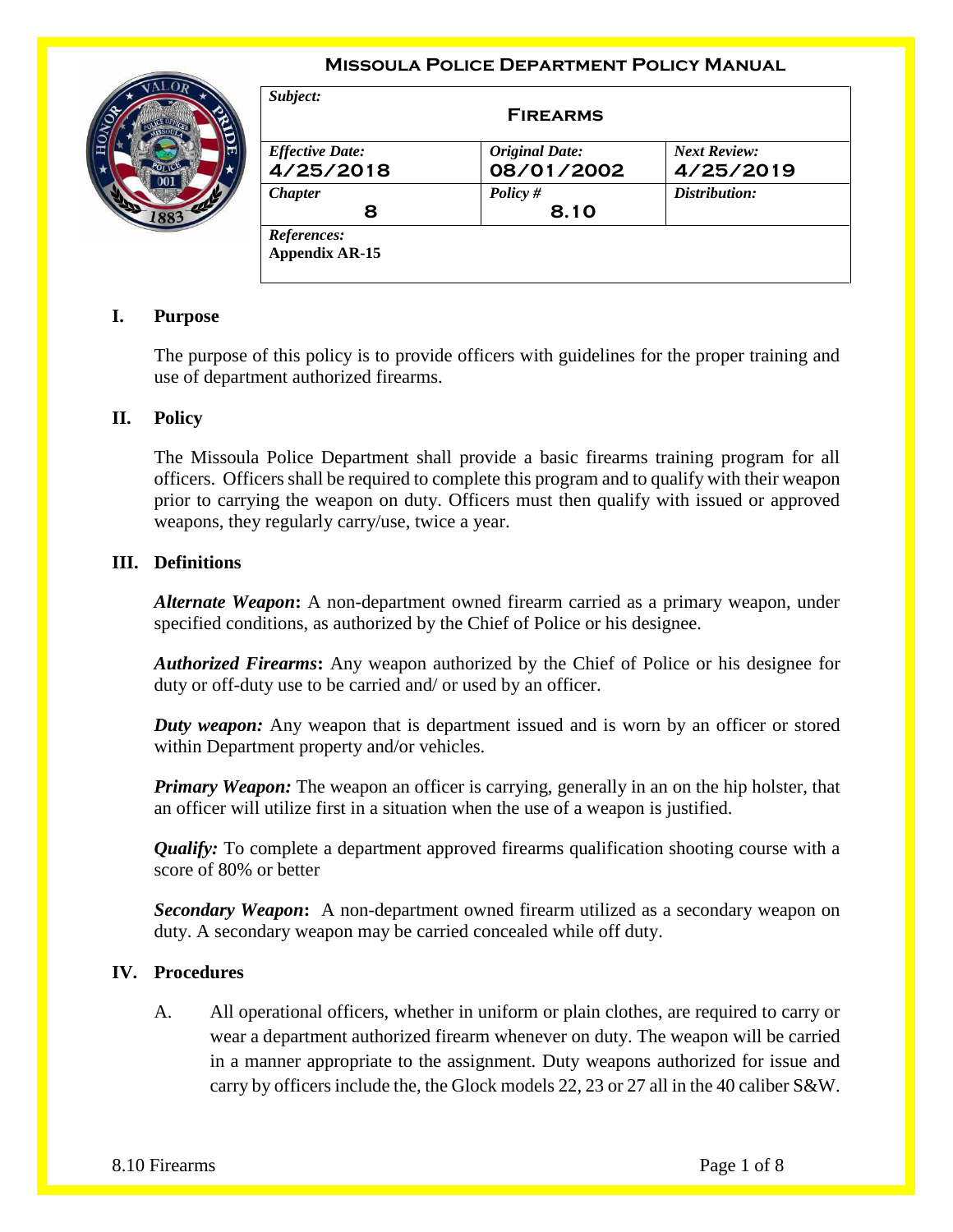- B. Authorized holsters for uniformed officers are the department issued holster or a factory manufactured holster with Level Two retention capability specifically designed for the issued duty weapon with the department issued light attached.
- C. Department issued or approved lights must be carried on all duty weapons, capable of accommodating one, while on duty. The officer's duty weapon must be able to be secured in the authorized holster without removing the light. An officer's division captain may give an officer permission to carry the pistol without the attached light.
	- 1. The weapon mounted light is not to be used for general illumination. Lights are to be used to illuminate a potential threat.
		- a. Drawing or pointing a weapon requires more justification than a simple need to illuminate an area or person.
- D. Lasers are considered an aiming device and are not allowed to be attached to any weapon approved to be carried on duty, unless they are approved for special teams usage.
- E. Plain-clothes officers must carry their department authorized firearm in a holster or in a manner approved by the appropriate division commander.
- F. All officers must carry at least one extra magazine unless the officer's division captain gives them permission not to carry one.
- G. Duty ammunition, for department issued weapons, will be replaced every two years.
- H. Alternate Weapons:
	- 1. Officers may receive authorization from the Chief of Police or his designee to carry alternate weapons while on duty.
		- a. Officers, who are authorized to wear plain clothes for their current regular duty assignment, may carry a Glock 23 or 27 as their primary weapon if it is authorized as an alternate weapon.
			- i. Regular duty assignment refers to an actual assignment such as detectives, misdemeanor investigations, training officer, etcetera.
		- b. Other standard semi-automatic handguns chambered in 9mm, .40 S&W, .45 ACP and 10mm may be authorized as alternate weapons
			- i. Authorized firearms, described in the above sentence, may only be carried as a primary firearm when attending training or a trial as a witness.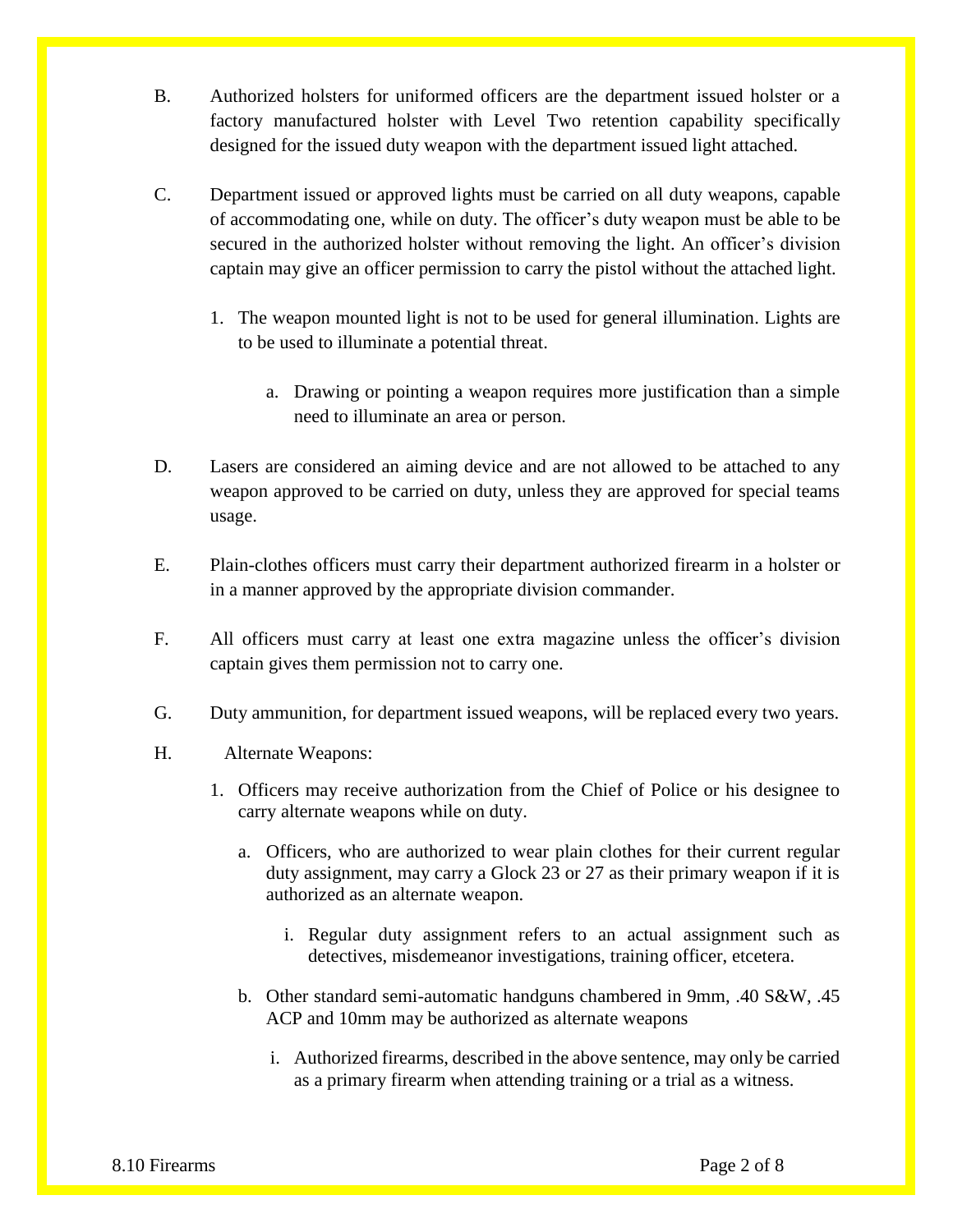- ii. The chief or his designee may authorize other types and calibers of weapons as an alternate weapon for special situations such as undercover work.
- c. Officers may not carry an alternate firearm as their primary weapon when in uniform
- 2. All requirements for qualification with alternate weapons remain the same as department issued weapons.
	- a. Officers must supply their own ammunition for duty carry in alternate and secondary handguns.
		- i. The ammunition must be factory loaded and approved by the firearms committee.
	- b. Officers must supply their own ammunition to qualify/demonstrate proficiency for all alternate or secondary handguns.
	- c. Officers must supply their own ammunition for the initial qualification for personally owned AR-15s.
		- i. The department will replenish the ammunition fired during qualifications for AR-15s.
		- ii. If an officer wishes to carry extra duty ammunition for an alternate AR-15, the officer must supply their own ammunition and the ammunition shall be factory manufactured ammunition, approved by the firearms committee.
- 3. Officers will be allowed to carry personally owned AR-15's on duty when they meet the guidelines and requirements of Appendix AR-15.
- 4. If an officer carries their alternate weapon as their primary duty weapon most of the time, they will qualify with the alternate firearm before their issued firearm during regular qualifications.
- 5. If an officer fails to qualify with their alternate weapon they will not be allowed to carry that firearm, while on duty, until they have qualified with it. .
- 6. If an officer fails to qualify with their duty weapon during any qualification their permission to carry the alternate weapon will be rescinded. Once they have completed the full procedure required in this policy after a failure to qualify they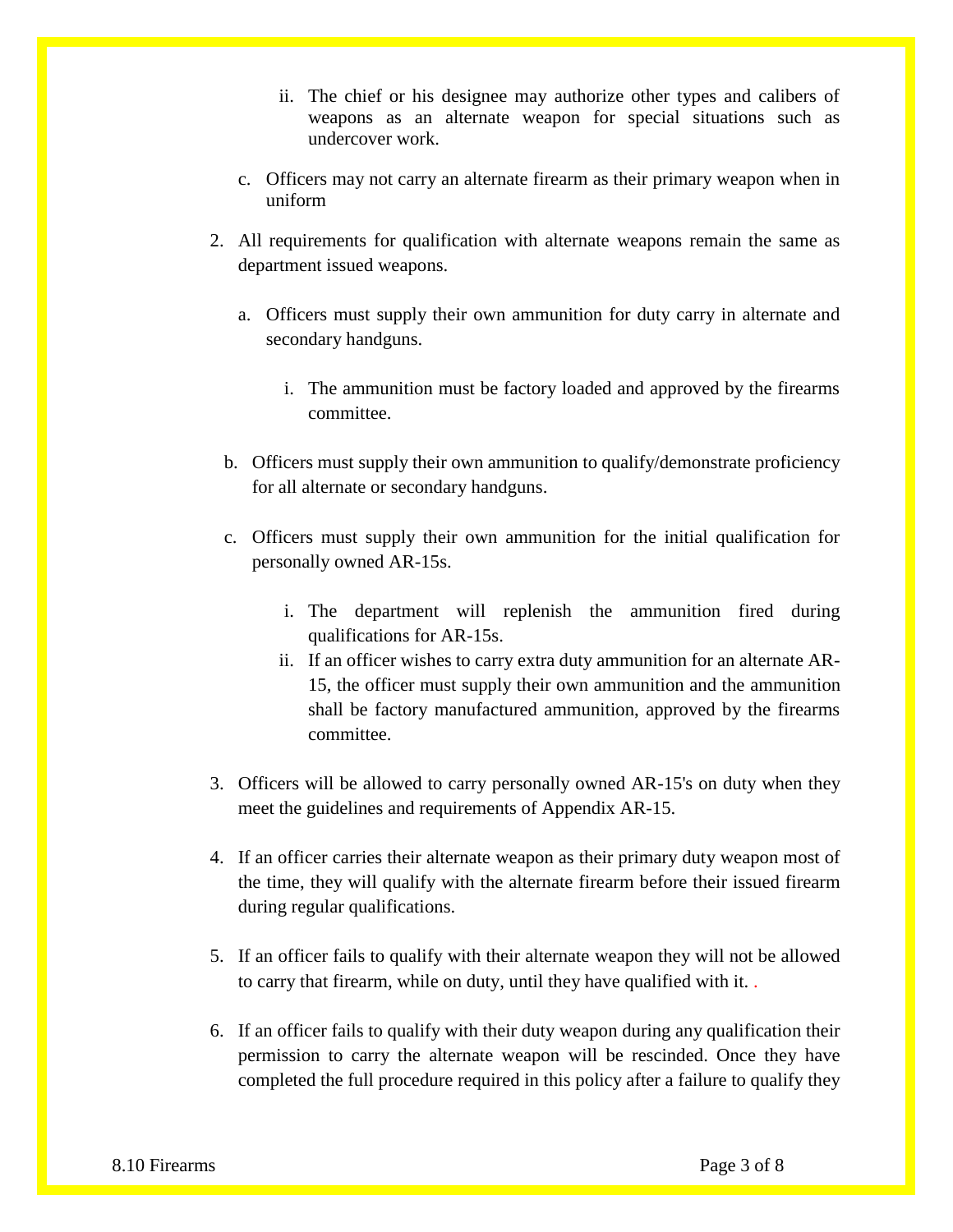may resume carrying the alternate weapon. The Chief or his designee may authorize an alternate procedure.

- 7. Officers are responsible to arrange to qualify with their alternate weapons twice a calendar year, generally during their regularly scheduled qualification. If an officer for any reason does not shoot the qualification course with their alternate weapon during a regular qualification, they may not carry the alternate weapon on duty until they have successfully completed the qualification.
- 8. If an officer fails to qualify with an alternate weapon they may attempt to qualify with it the following work day (or any subsequent day), if a firearms instructor on regular duty is available to run the qualification for them. Firearms instructors are not required to provide extra training to an officer, who has failed to qualify with their alternate firearm.
- 9. If an officer has re-qualified after a failed qualification attempt, they must demonstrate they have maintained their ability to use the weapon properly by successfully completing the qualification course approximately 30 days after their requalification. No practice firing will be allowed immediately prior to this qualification attempt.
- 10. If an officer fails to qualify during this course the firearms committee will recommend to the Chief of Police that they rescind permission to carry an alternate weapon for six months.
- 11. If an officer fails to qualify during two, regularly scheduled, consecutive qualifications, the firearms committee will recommend to the Chief of Police that permission to carry that alternate weapon be rescinded for six months.
- 12. If an officer fails to qualify with an alternate weapon twice in any two year period, the firearms committee will refer the information to the Chief of Police for his consideration.

I. Secondary Weapons:

- 1. Officers may carry a secondary weapon after demonstrating proficiency with the firearm and obtaining authorization from the Chief of Police or his designee.
	- a. The officer must provide their own ammunition to demonstrate proficiency,
	- b. Officers must supply their own duty ammunition for secondary weapons. The ammunition must be factory loaded and approved by the firearms committee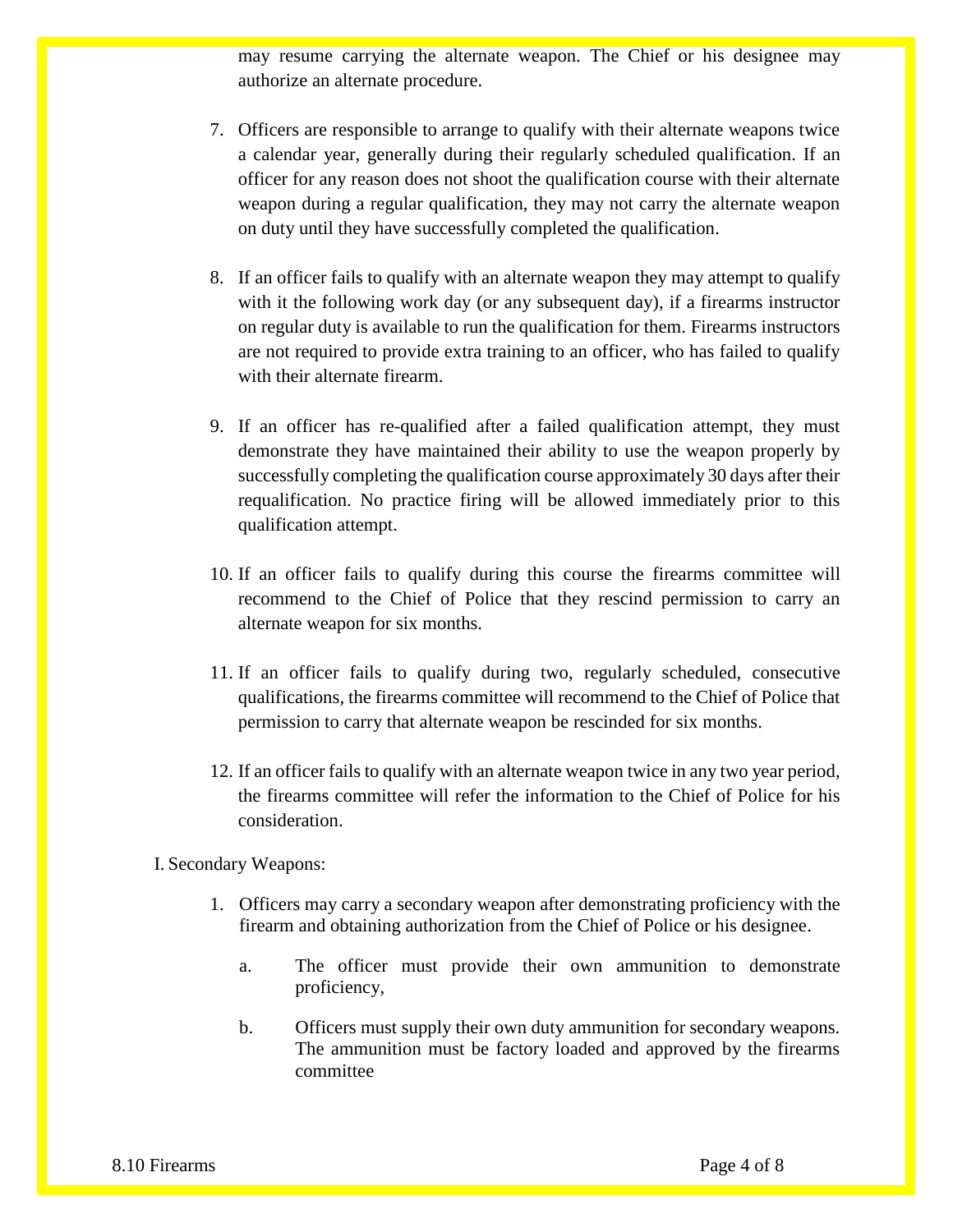- c. All maintenance and care of this weapon will be the responsibility of the officer.
- 2. Approved and authorized secondary weapons are to become the primary weapon used by an officer only under extraordinary circumstances.
- 3. Under Montana Statutes, police officers are exempt from being required to possess a concealed weapons permit when carrying a concealed weapon under the color of their authority. When carrying a weapon (concealed and other than the department issued duty weapon) in an off-duty status, under the above criteria, the officer must have the prior approval by the Chief of Police or his designee and have met the qualification standards of secondary weapons as described above.
- 4. Outside of the State of Montana, all peace officers carrying concealed weapons must comply with US Code Title 18 Part I Chapter 44 section 926B.
- 5. When working in an off-duty status (non-uniform, not department approved) the department issued service pistol may only be carried when specifically authorized by the Chief of Police or his designee. In all other cases of off -duty employment, the officer must provide their own approved/authorized weapon and have successfully demonstrated the required proficiency with that firearm.
- J.General Rules and Behavior:
	- 1. Any discharge of a firearm other than at an approved firing range may result in temporary reassignment of the individual during the subsequent investigation. This reassignment will be administrative and does not connote improper or illegal use of a firearm. The reassignment will be made by the Chief of Police or his designee.
	- 2. A report must be filed any time an officer discharges a weapon purposely or negligently while on duty, or a department owned firearm is discharged purposely or negligently while off duty. A report is not required if the weapon is discharged when putting down an injured animal or during training or qualification.
	- 3. A firearms instructor and an additional safety officer are required to be present during any Missoula Police Department firearms training or firearms qualification(s).
	- 4. An officer will be subject to disciplinary action should the discharge or public display of a firearm involve:
		- a. A violation of law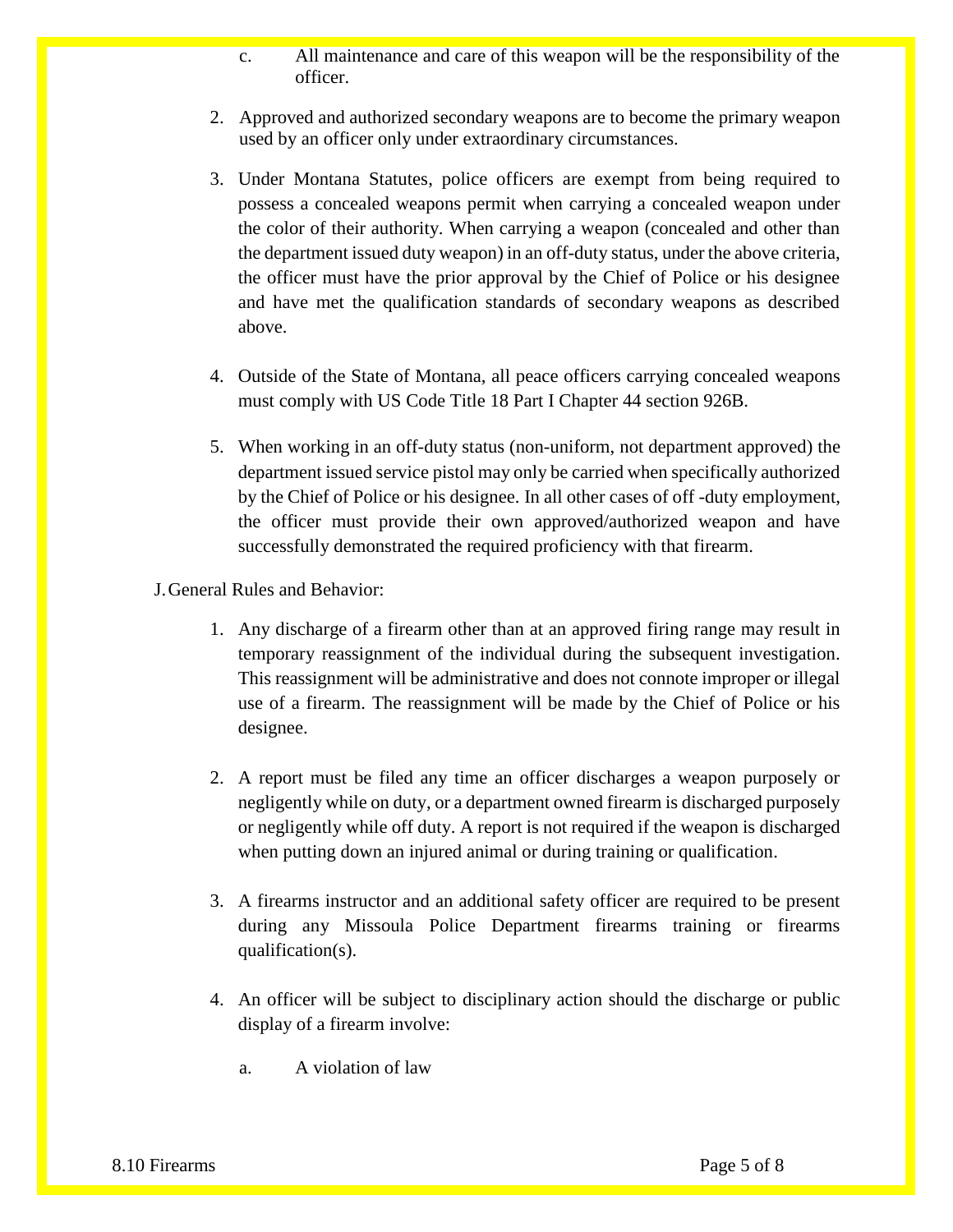- b. A violation of Police Department policy relating to the discharge or display of firearms
- c. A wanton disregard of public safety, and
- d. An act of misconduct including, but not limited to:
	- 1) Being under the influence of alcohol or drugs
	- 2) Unjustified display of authority
	- 3) Use of official position for personal advantage
	- 4) Negligent discharge of a firearm due to carelessness or misbehavior
- 5. Maintenance of duty weapons or any other department owned weapon will be the responsibility of the department.
	- a. No work will be performed on a department owned weapon by any person other than a department certified armorer or factory authorized repair person. Any work (repairs or modifications) performed by someone, who is not a member of the MPD, may only be performed after approval by the Chief of Police or his designee
	- b. Care and cleaning of the duty weapon is the responsibility of the officer.
- 6. Officers may not use department owned firearms they have not been trained to use or are not currently qualified to use.
- K. Qualifications:
	- 1. Officers are required to qualify twice a year in a departmental firearms program with department issued and alternate firearms. Officers approved to carry alternate firearms must qualify with both the department issued firearm and the alternate firearm.
	- 2. Officers who carry secondary weapons are required to demonstrate proficiency once a year.
	- 3. Failure to Qualify
		- a. The first time an officer fails to qualify, the failure will be noted in a Supervisory Log sheet.
		- b. If an officer fails to qualify during two out of four consecutive qualifications, that officer will be subject to level one disciplinary action.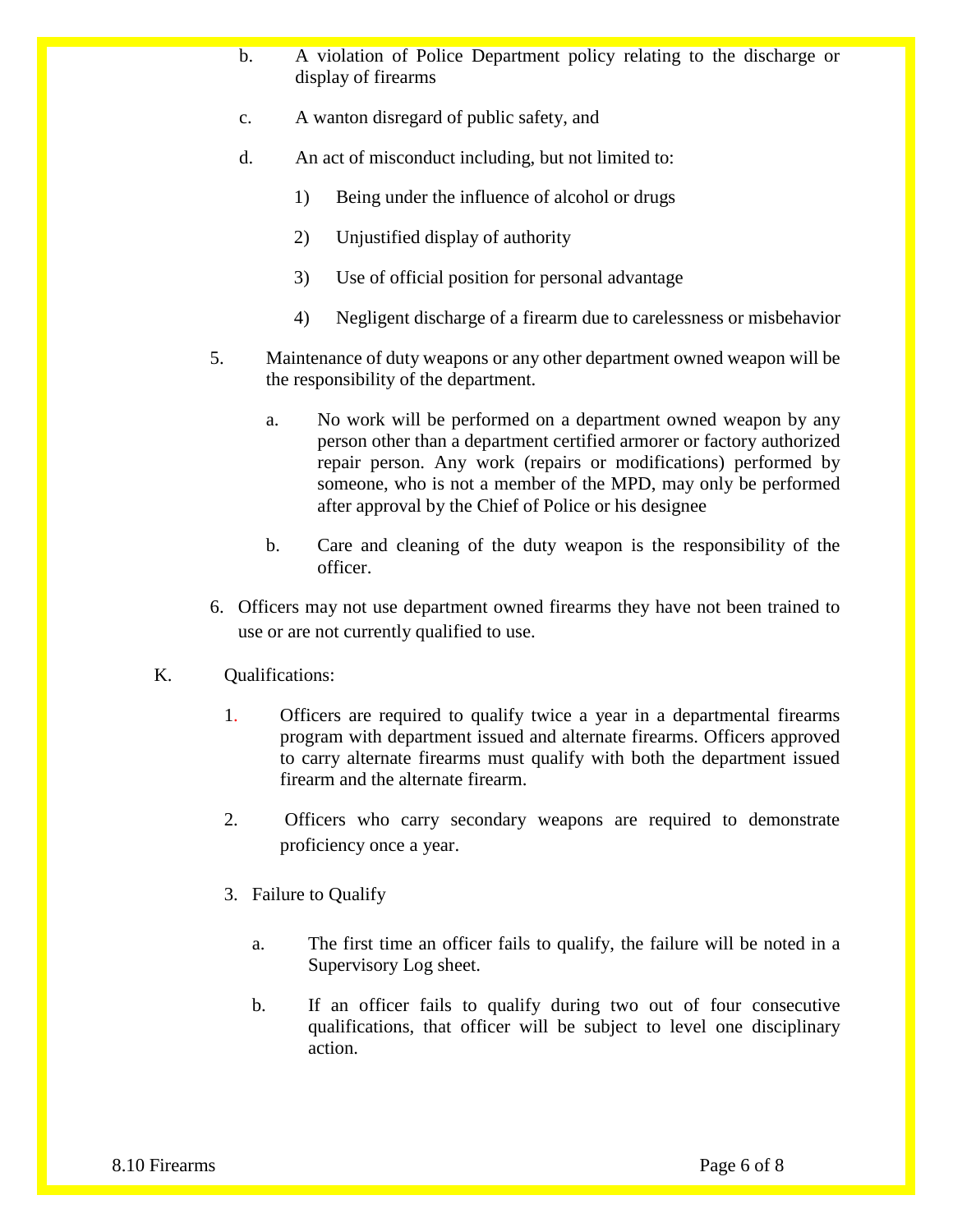- i. If an officer has already been the subject of level one discipline, the officer may be subject to progressive discipline for subsequent failures to qualify.
- ii. The need for further discipline will be evaluated based on the amount of time that has passed since the officer last failed to qualify and any other factors considered to be relevant.
- c. Procedure after failure to qualify.
	- 1) Step #1 Should an officer fail to qualify, that officer will not be authorized for operational assignment. That officer's supervisor will be notified and that officer will be reassigned to administrative duties at the direction of the division commander. The officer will be scheduled for a minimum of four hours of remedial training during that officer's next, normally scheduled, regular work day. The remedial training may be scheduled during the officer's time off only if:
		- a) It is advantageous to the department to do so.
		- b) The officer agrees.
		- c) The schedule change complies with the requirements of MPD Policy and the Missoula Police Association contract.
	- 2) The training will include, but is not limited to:
		- a) firearms safety
		- b) basic shooting mechanics
		- c) individual problems
		- d) practice on departmental courses
		- e) one re-qualification
	- 3) Step #2 Should there be a subsequent failure to qualify after one session of remedial training, that officer will remain on administrative duties. A second session, consisting of a minimum of 10 hours of remedial training, will be scheduled for the next working day of that officer. This training will include the same topics covered in the first remedial training.
	- 4) Step #3 Should there be a third failure to qualify after the second remedial training, disciplinary action may be taken.